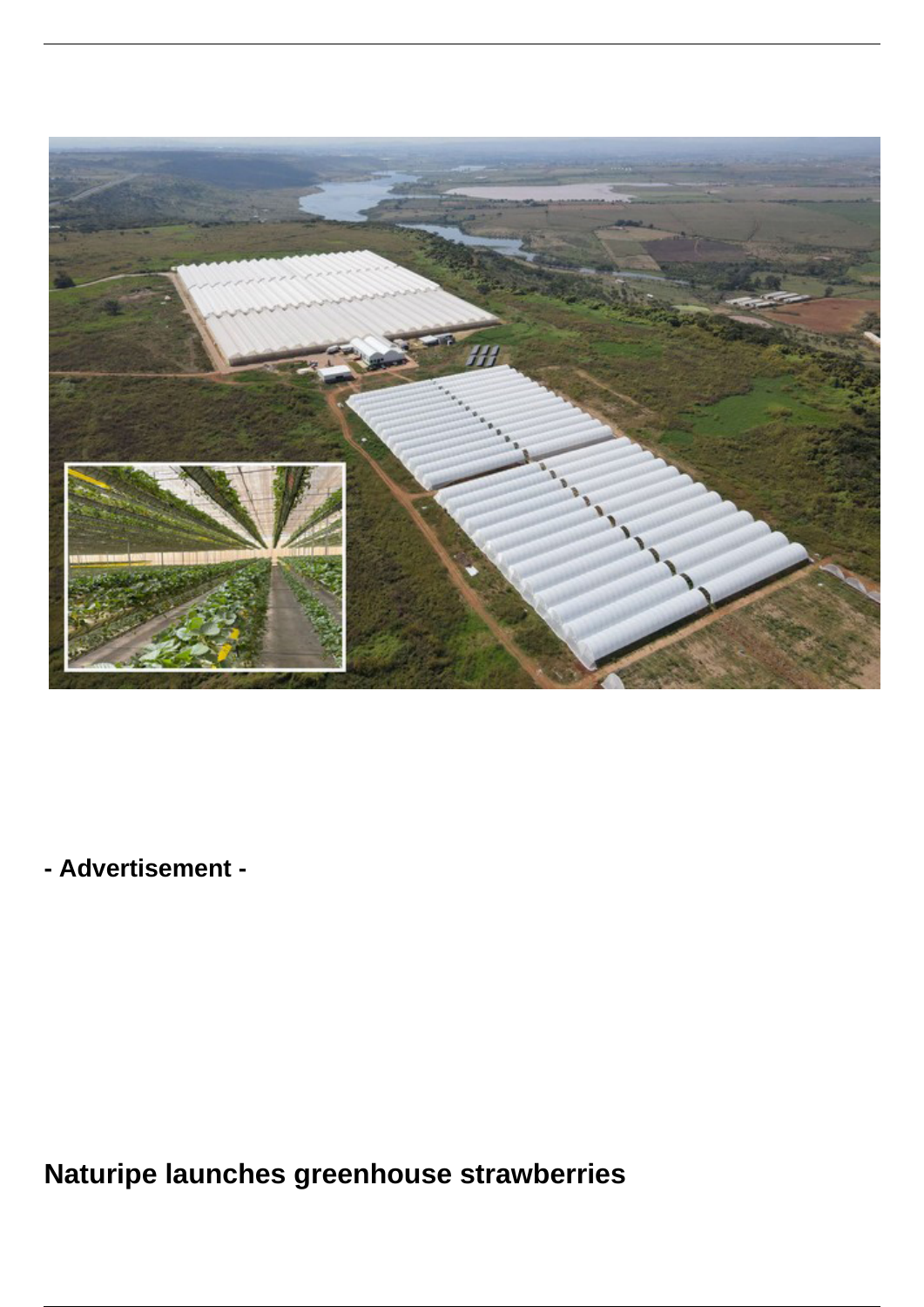[Naturipe](https://www.naturipefarms.com/) announced the debut of its new greenhouse strawberries from Mexico. Naturipe Berry Growers, an owner of Naturipe Farms, has partnered in a strawberry greenhouse project based in central Mexico.

The project is in its first full acreage production and is a partnership between Naturberry and Berry Hill (grower Ignacio Castillo and his son Ignacio Castillo Jr.). The new strawberry greenhouse project focuses on utilizing pioneering technologies to grow strawberries.



**Greenhouses** 

are an innovative way to grow strawberries using fewer resources, including land and water. However, costs are extremely high and it is not yet a viable option to replace traditional growing practices. The Berry Hill/Naturberry Strawberry Greenhouse Project serves as a learning opportunity to understand what technologies work best on a trial basis.

"Our growers are always looking at new production technologies," said Jerry Moran, vice president of sales at Naturipe Farms. "They never stop working to improve product quality and sustainability, and this project will allow us to leverage new technologies to continue to work towards a greener future."

The growing method utilizes cutting-edge technologies, including an advanced nutrition system, automated environmental control, integrated pest management system, and a closed-loop system that recycles water. The climate control is powered by solar energy and automatically adjusts to optimize the growing environment using an array of sensors and interior and exterior weather stations.

With its Cultivate with Care program, Naturipe is committed to minimizing its environmental impact. In